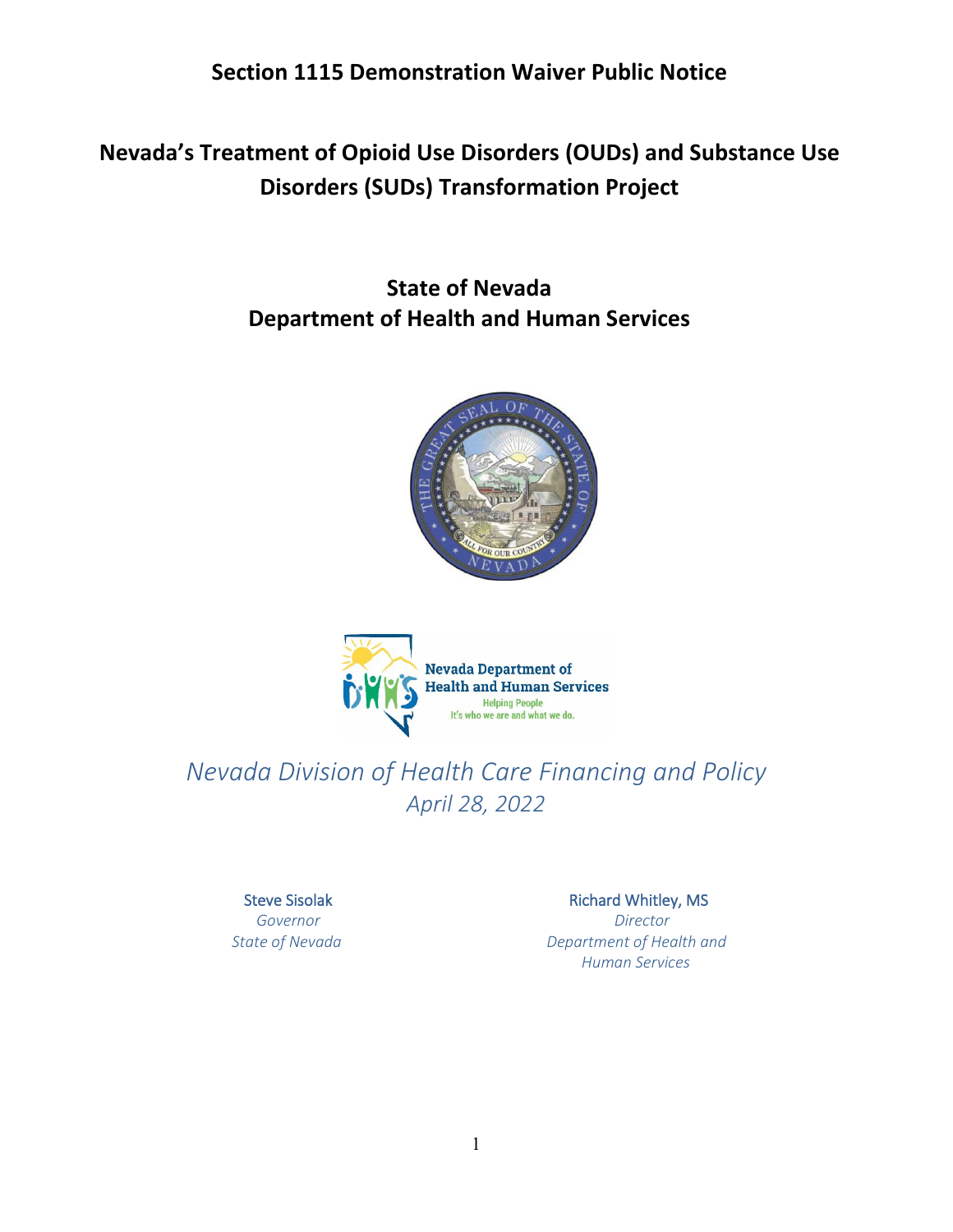#### **1115 Demonstration Summary**

#### *A. Program Summary*

 The Nevada Department of Health and Human Services (DHHS) is requesting authority from the Centers for to comprehensive behavioral health services for the most vulnerable Nevadans, including those with opioid use Security Act by improving access to high-quality, person-centered services that produce positive health provider network capacity and drive greater value for Medicaid. The Demonstration will not modify the State's current Medicaid program or Children's Health Insurance Program (CHIP) outside of the benefits and Medicare & Medicaid Services (CMS) for a five-year, Section 1115 Demonstration to expand statewide access disorders (OUDs) and other substance use disorders (SUDs). Specifically, DHHS seeks authority to provide a limited waiver of the federal Medicaid Institutions for Mental Diseases (IMD) exclusion (hereinafter referred to as the "Demonstration"). This Demonstration will further the objectives of Title XIX and Title XXI of the Social outcomes for individuals; and advancing an innovative delivery system and payment models to strengthen reimbursement methodologies described within the application.

## *B. Demonstration Goals and Objectives*

 of substance use treatment, Medicaid beneficiaries will be able to receive the appropriate treatment needed at residential/inpatient level of care within an IMD. The Demonstration's goals and objectives will increase access to critical substance use treatment levels of care that are currently not funded within the Nevada Medicaid program. With increased access to a full continuum a time when a beneficiary is determined to need an American Society of Addiction Medicine (ASAM)

## *C. Eligible Populations*

and CHIP State Plans will be eligible for the Demonstration. <sup>1</sup> The Demonstration will target high-risk, high- need beneficiaries including Nevada Medicaid eligible American Indian/Alaska Native (AI/AN) beneficiaries requiring enhanced services to effectively treat SUD and/or OUD. All mandatory and optional eligibility groups approved for full benefit coverage under the Nevada Medicaid

## *D. Enrollment Projections*

 No enrollment limits will be applied to the Demonstration. This Demonstration is not expected to increase recipients based on need rather than a waiver specific eligibility criteria. Using files obtained from Nevada's enrollment projections for Nevada's Medicaid program, this waiver will be available for Nevada Medicaid Substance Abuse Prevention Treatment Agency (SAPTA), as well as provider specific IMD data supplied to the State, the State identified the unduplicated beneficiaries in the target population with an inpatient stay in an IMD facility of at least 1 day.

<span id="page-1-0"></span> [http://dhcfp.nv.gov/Resources/AdminSupport/Manuals/MSP/Eligibility/MSPEligHom](http://dhcfp.nv.gov/Resources/AdminSupport/Manuals/MSP/Eligibility/MSPEligHome)[e/](http://dhcfp.nv.gov/Resources/AdminSupport/Manuals/MSP/Eligibility/MSPEligHome/) <sup>1</sup> A comprehensive listing of State Plan eligibility groups is available on the DHCFP website at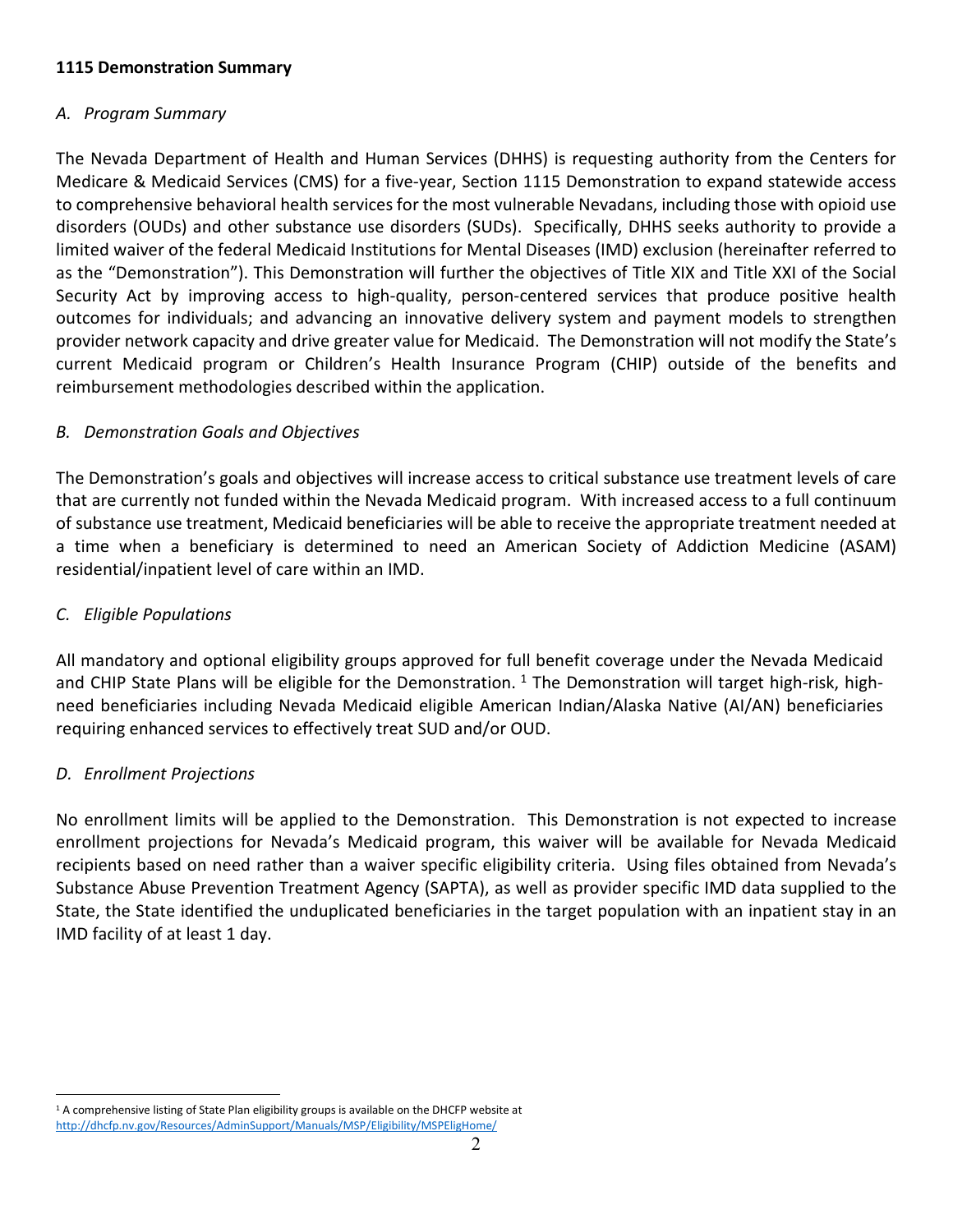Below is the projected enrollment and expenditures for each demonstration year.

| Table 2<br>L.L |  |
|----------------|--|
|----------------|--|

|                                               | <b>DY23</b> | <b>DY24</b> | <b>DY25</b>                                                                       | <b>DY26</b> | <b>DY27</b> |
|-----------------------------------------------|-------------|-------------|-----------------------------------------------------------------------------------|-------------|-------------|
| Projected<br>Enrollment<br>(# of Individuals) | 5,587       | 5,643       | 5,700                                                                             | 5,757       | 5,814       |
| Expenditures                                  |             |             | $\frac{1}{2}$ \$6,987,676   \$7,361,049   \$7,754,357   \$8,168,668   \$8,605,143 |             |             |

## *E. Demonstration Hypothesis*

 promotes the use of evidence-based placement and practices. Through this Demonstration, the State is specifically seeking to increase access to services and improve clinical outcomes for Medicaid beneficiaries anticipates partnering with CMS to develop a formal evaluation protocol post-waiver approval, Table 1.1 below Nevada is committed to providing high-quality health care through a comprehensive deliverysystem that with OUD and/or SUD. To accomplish these goals, the State will leverage prior experience, recent policy initiatives, as well as the proposed enhanced SUD benefits and IMD exclusion waiver. While the State represents a preliminary framework for evaluating the Demonstration, including hypotheses, methodologies, and example data sources.

#### **1. Table 1.1: Preliminary Evaluation Plan**

| <b>Hypothesis</b>                                                                                                                                                                                                                       | <b>Methodology</b>                                                                                                                                                 | <b>Example Data</b><br><b>Sources</b>                                                                             |
|-----------------------------------------------------------------------------------------------------------------------------------------------------------------------------------------------------------------------------------------|--------------------------------------------------------------------------------------------------------------------------------------------------------------------|-------------------------------------------------------------------------------------------------------------------|
| The Demonstration will increase accessto<br>intensive levels of care in residentialand inpatient<br>settings, as well as medically supervised<br>withdrawal management services, for Nevada<br>Medicaid beneficiaries with OUD and SUD. | Track and compare rates of OUD and<br><b>SUD treatment among Medicaid</b><br>beneficiaries with associated<br>conditions.                                          | Encounter & claims data;<br>number and availability<br>of residential treatment<br>beds; and ED boarding<br>data. |
| The Demonstration will improve outcomes for<br>Nevada Medicaid beneficiaries by reducing<br>the rate of OUD and/or SUD-related deaths.                                                                                                  | Track and compare OUDand SUD<br>overdose deathrates.                                                                                                               | <b>Fncounter &amp;</b><br>claims data.                                                                            |
| The Demonstration will reduce preventable or<br>inappropriate inpatientand ED utilization among<br>Nevada Medicaid beneficiaries. <sup>2</sup>                                                                                          | Track and compare rates of: OUD,<br>SUD, and general behavioral health<br>inpatient and ED encounters for<br>Medicaid beneficiaries with<br>associated conditions. | Encounter &<br>claims data.                                                                                       |

<span id="page-2-0"></span> $^2$  Note, the State recognizes that waiver of the IMD exclusion may result in an increase in overall inpatient admissions for beneficiaries withOUD and SUD diagnoses. This measure is intended to focus on encounters that could be classified at triage as non-urgent or where similar medical services could be provided at alternative or more appropriate sites of care for a lower cost.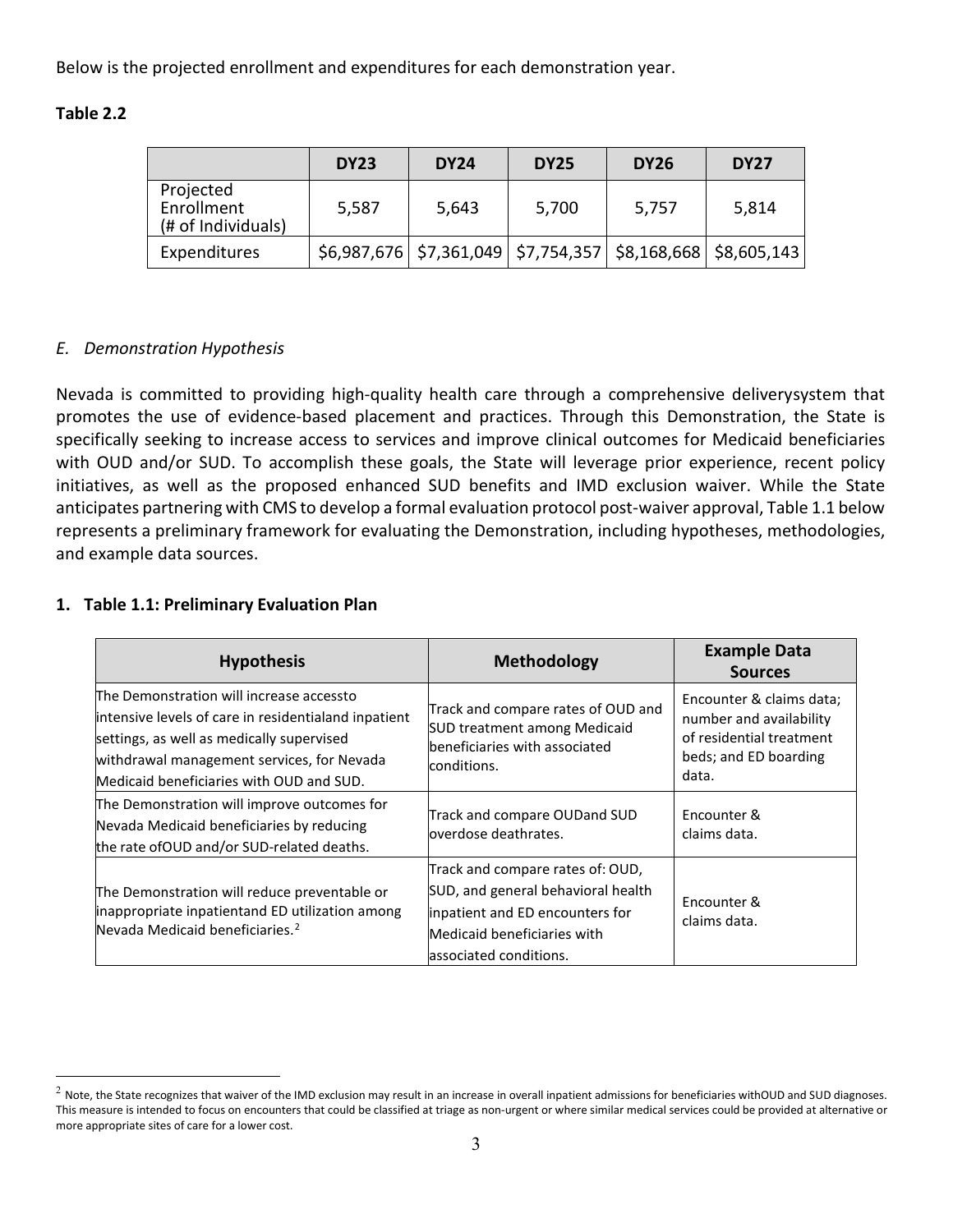| The Demonstration will increase adherence to<br>treatment for parenting individuals (definition of<br>parent can be found in Nevada Revised Statute<br>(NRS) here: NRS 126) who will have their<br>children with them in the transitionaland<br>residential IMD setting. | Track and compare rates of acute<br>inpatient readmissionand ED<br>encounters for Medicaid<br>beneficiaries withassociated<br>conditions following IMD discharge.  | Encounter &<br>claims data. |
|--------------------------------------------------------------------------------------------------------------------------------------------------------------------------------------------------------------------------------------------------------------------------|--------------------------------------------------------------------------------------------------------------------------------------------------------------------|-----------------------------|
| The Demonstration will increase accessto medical<br>and community-based services in pregnant and<br>parenting individuals in an IMD.                                                                                                                                     | Track and compare rates of: OUD,<br>SUD, and general behavioral health<br>inpatient and ED encounters for<br>Medicaid beneficiaries with<br>associated conditions. | Encounter &<br>claims data. |
| The Demonstration will allow for care<br>coordination of services resulting in a better care<br>transition upon discharge.                                                                                                                                               | Track and compare rates of: OUD,<br>SUD, and general behavioral health<br>inpatient and ED encounters for<br>Medicaid beneficiaries with<br>associated conditions. | Encounter &<br>claims data. |

#### *F. IMD Exclusion*

management facilities (i.e., "Facility for modified medical detoxification," or MDX).<sup>3</sup> As the majority of these providers are located in Las Vegas and Reno, Nevada's two urban areas, most individuals residing in rural or IMD providers in Nevada, access to SUD treatment services is severely limited for the uninsured, underinsured, and Medicaid beneficiaries. This is primarily due to the federal IMD exclusion, which prohibits Federal Financial Participation (FFP) for medically necessary services provided in hospitals, nursing facilities, or other institutions of more than 16 beds, that are primarily engaged in providing diagnosis, treatment, or care of persons with mental diseases, including medical attention, nursing care, and related services.<sup>[4](#page-3-1)</sup> The State seeks a limited waiver of the federal IMD exclusion to ensure meaningful access to services. Nevada residential and withdrawal management providers are currently licensed as either residential facilities (i.e., "Facility for the treatment of abuse of alcohol or drugs," or ADA), community triage centers (CTC), or withdrawal frontier areas must travel great distances to find an adequate level of care. Despite the number of licensed

 to managed care enrollees and the allowance is not always sufficient to meet beneficiaries' clinical needs. As such, the State is requesting a limited waiver of the IMD exclusion for all Medicaid beneficiaries ages 21-64, any limitations in amount, duration, or scope of these services beyond the aforementioned average length of stay target. By making residential and withdrawal management services reimbursable for these providers, Nevada Medicaid managed care organizations are contractually permitted to authorize coverage for stays of up to 15 days in an IMD for inpatient services related to SUD in lieu of other settings; however, this option is limited regardless of delivery system, with short-term stays averaging 30 days. The State does not intend to implement Nevadans across the State will have significantly improved access to medically appropriate care.

Below is a preliminary list of expenditure authorities related to Title XIX and XXI authority that the State believes it will need to operate its Demonstration. The State acknowledges that additional authorities may be identified by CMS during the waiver approval process.

<span id="page-3-0"></span> 3 ADA, CTC and MDX are license types/designations established by the Nevada Bureau of Health Care Quality and Compliance (HCQC). *See* NV. DEPT. OF HEALTH AND HUMAN SERVS., *Health Facilities Licensing*, https://nvdpbh.aithent.com/Protected/LIC/LicenseeSearch.

<span id="page-3-1"></span>AND HUMAN SERVS., *Health Facilities Licensing*, https://nvdpbh.aithent.com/Protected/LIC/LicenseeSearch.<br><sup>4</sup> Limited State general funding and block grant funding is available for certain designated providers (i.e., those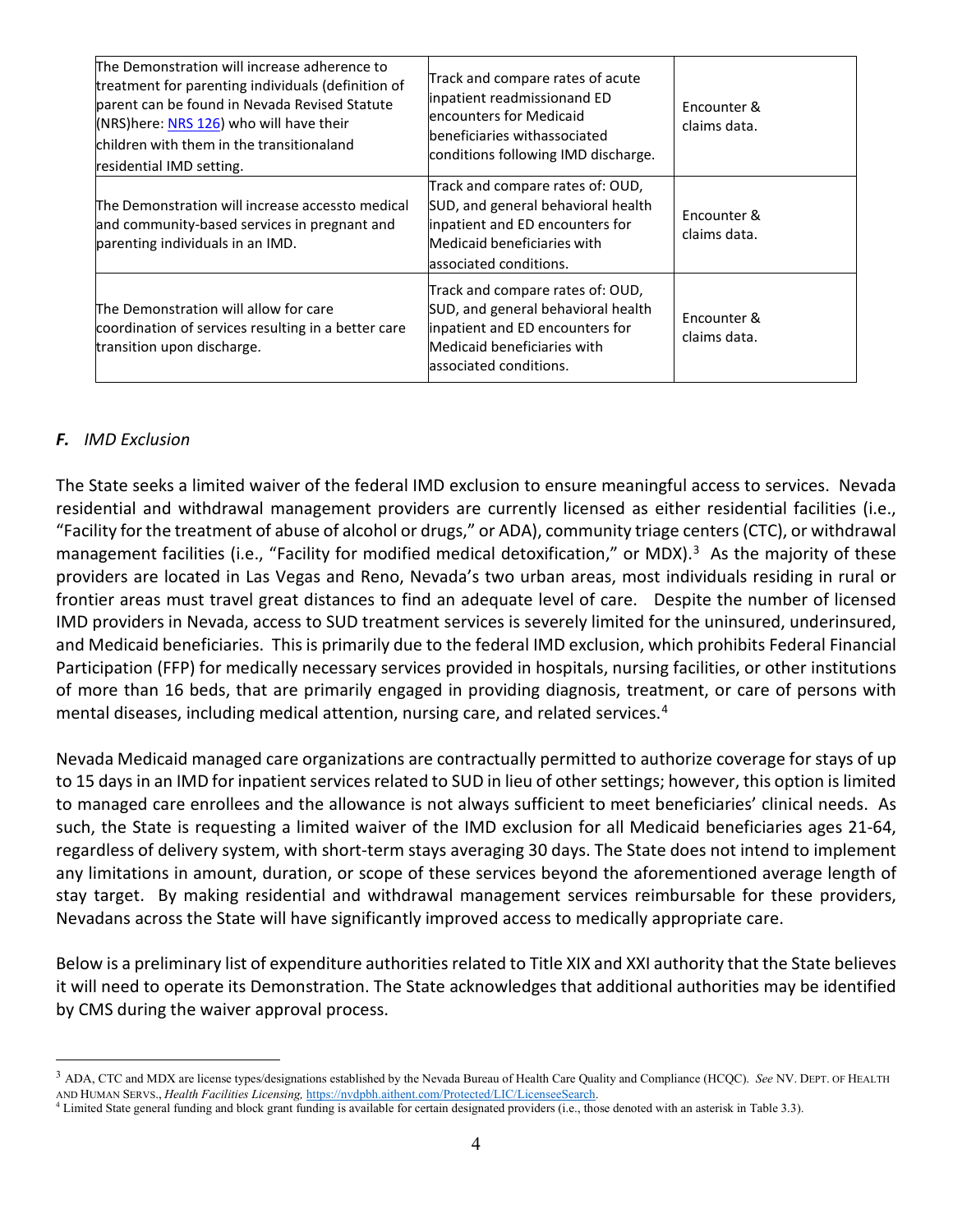#### 1. IMD Expenditure Authority

 Expenditures for otherwise covered services furnished to otherwise eligible individuals who are primarily receiving treatment and withdrawal management services for SUD who are short-term residents in facilities that meet the definition of an IMD.

# 2. Amount, Duration, Scope and Service Section 1902(a)(10)(B)

 To permit the state to provide enhanced benefits for the populations covered under this waiver that are not available in the standard Medicaid benefit package.

## *G. Benefits and Cost Sharing*

 to have Nevada Medicaid coverage. The Demonstration will not impose any new cost sharing requirements for Medicaid eligible recipients, if a Medicaid eligible individual accesses these services through the waiver, they will be subject to the same cost sharing requirements under Nevada Medicaid State Plan. Eligible beneficiaries receiving substance use treatment in an IMD as part of this Demonstration will continue

## *G. State Public Notice and Comment Period*

https://notice.nv.gov/. The latter may be accessed by using the website's drop-down menus by selecting of Health Care Financing and Policy" as the Public Body. The Nevada DHHS published a notice of the public comment period for the Demonstration waiver on September 23, 2021. The notice was published on the DHCFP website at http://dhcfp.nv.gov/Public/AdminSupport/PublicNotices/, and on the State's public notice website at "State" as the Government type, "Department of Health and Human Services" as the Entity type, and "Division

 which include teleconferencing and videoconferencing, as well as the physical and email addresses where The published notice includes details of the waiver application, dates, and locations for public hearings of interested parties could submit written comments.

 The initial comment period began on September 23, 2021 and concluded with a Public Hearing on October 26, email listserv to inform them of the waiver and the public comment period. All materials including the published notice, hearing information, and waiver application were made available online at: <https://notice.nv.gov/Notice>The public hearing agenda was made available at District Offices throughout the 2021 . Further, the DHHS sent emails to stakeholder groups via an online announcement and a subscription State.

 With support and further recommendation from CMS, Nevada has developed a dedicated webpage for 1115 Demonstrations to further outline and provide easy access to core information related to the 1115 process, for example, Public Notice, Public Hearings held, minutes from public meetings, 1115 application, 1115 Implementation Plan, etc.

 For additional detail on this waiver please attend the second public hearing on May 31, 2022 and we invite application and public notice will be reposted on the DHCFP website under 1115 waivers or go to public comment and review of the Demonstration application beginning April 28, 2022 when the revised